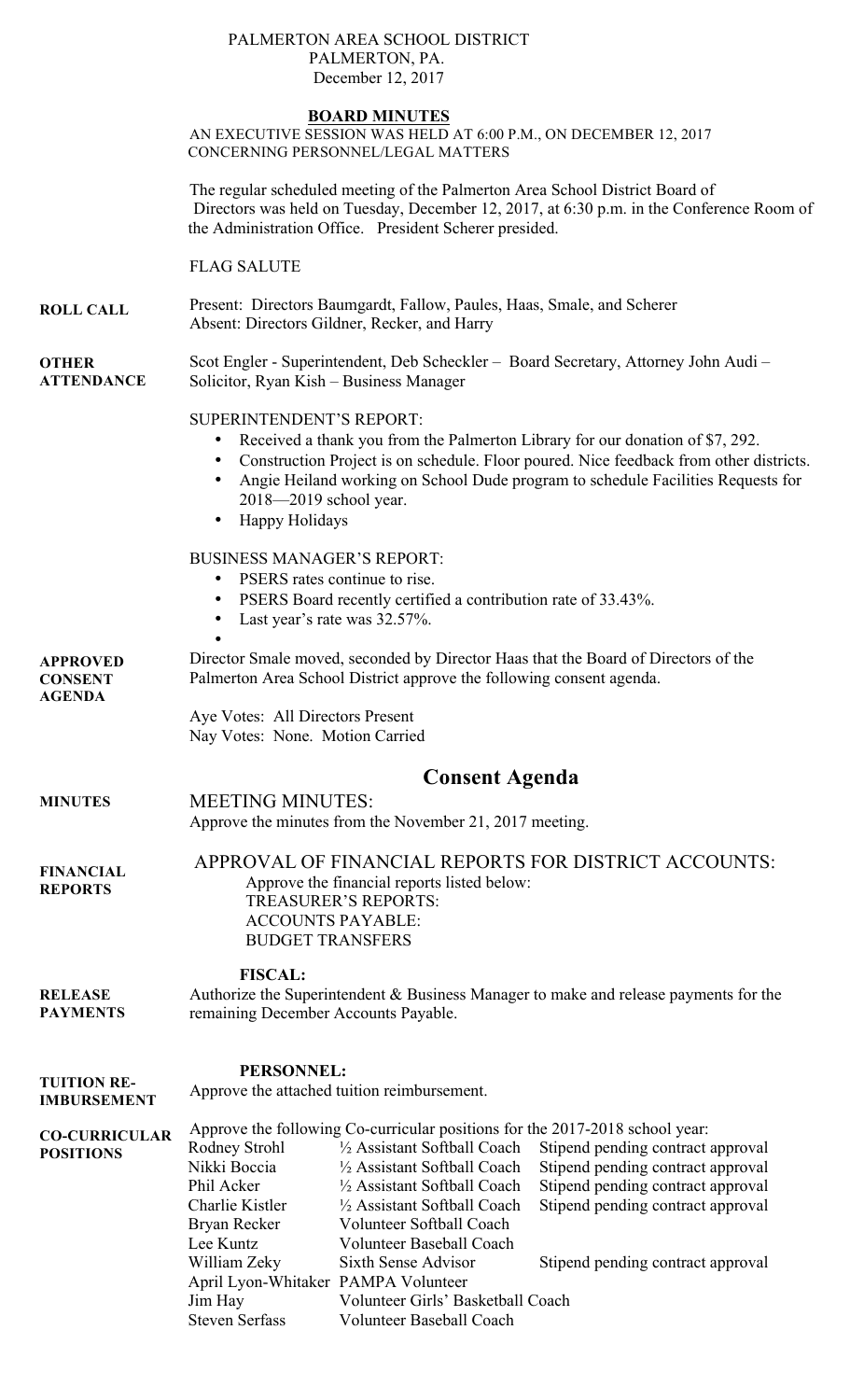|                                     | December 12, 2017                                                                                                                                                                                                                                                                                                                                                       |                                                                                       |                                                                                                  |  |
|-------------------------------------|-------------------------------------------------------------------------------------------------------------------------------------------------------------------------------------------------------------------------------------------------------------------------------------------------------------------------------------------------------------------------|---------------------------------------------------------------------------------------|--------------------------------------------------------------------------------------------------|--|
|                                     |                                                                                                                                                                                                                                                                                                                                                                         | Approve the following Co-curricular positions for the 2018-2019 school year:          |                                                                                                  |  |
|                                     | Chris Walkowiak                                                                                                                                                                                                                                                                                                                                                         | Head Football Coach                                                                   | Stipend pending contract approval                                                                |  |
|                                     | Fred Lesher                                                                                                                                                                                                                                                                                                                                                             | Asst. Football Coach                                                                  | Stipend pending contract approval                                                                |  |
|                                     | <b>Austin Cseh</b>                                                                                                                                                                                                                                                                                                                                                      | Asst. Football Coach                                                                  | Stipend pending contract approval                                                                |  |
|                                     | Mike Falcone                                                                                                                                                                                                                                                                                                                                                            | Asst. Football Coach                                                                  | Stipend pending contract approval                                                                |  |
|                                     | Mike Pascoe                                                                                                                                                                                                                                                                                                                                                             | Asst. Football Coach                                                                  | Stipend pending contract approval                                                                |  |
|                                     | Zach Freed                                                                                                                                                                                                                                                                                                                                                              | 1/2 Asst. Football Coach                                                              | Stipend pending contract approval                                                                |  |
|                                     | Jiovanni Rodrigues                                                                                                                                                                                                                                                                                                                                                      | Asst. Football Coach                                                                  | Stipend pending contract approval                                                                |  |
|                                     | Taryn Burke                                                                                                                                                                                                                                                                                                                                                             | Head Field Hockey Coach                                                               | Stipend pending contract approval                                                                |  |
|                                     | Tara Frantz                                                                                                                                                                                                                                                                                                                                                             | Asst. Field Hockey Coach                                                              | Stipend pending contract approval                                                                |  |
|                                     | Pat Frank                                                                                                                                                                                                                                                                                                                                                               |                                                                                       | Jr High Field Hockey Coach Stipend pending contract approval                                     |  |
|                                     | Lauren Michalik                                                                                                                                                                                                                                                                                                                                                         | Volunteer Field Hockey Coach                                                          |                                                                                                  |  |
|                                     | Heather Long                                                                                                                                                                                                                                                                                                                                                            | Volunteer Field Hockey Coach                                                          |                                                                                                  |  |
|                                     | Alex Knoll                                                                                                                                                                                                                                                                                                                                                              | 1/2 Golf Coach                                                                        |                                                                                                  |  |
|                                     |                                                                                                                                                                                                                                                                                                                                                                         |                                                                                       | Stipend pending contract approval                                                                |  |
|                                     | Mike Brennan                                                                                                                                                                                                                                                                                                                                                            | 1/2 Golf Coach                                                                        | Stipend pending contract approval                                                                |  |
|                                     | Josh Nenscel                                                                                                                                                                                                                                                                                                                                                            | <b>Cross Country Coach</b>                                                            | Stipend pending contract approval                                                                |  |
|                                     | Kerry Jahelka                                                                                                                                                                                                                                                                                                                                                           | <b>MS Cross Country Coach</b>                                                         | Stipend pending contract approval                                                                |  |
|                                     | Dr. Mike Martinez                                                                                                                                                                                                                                                                                                                                                       | <b>Volunteer Cross Country Coach</b>                                                  |                                                                                                  |  |
|                                     | Melissa Martinez<br><b>Volunteer Cross Country Coach</b>                                                                                                                                                                                                                                                                                                                |                                                                                       |                                                                                                  |  |
|                                     | Zach Svetik                                                                                                                                                                                                                                                                                                                                                             | Volunteer Cross Country Coach                                                         |                                                                                                  |  |
|                                     |                                                                                                                                                                                                                                                                                                                                                                         | Craig Wrigglesworth Head Girls Soccer Coach                                           | Stipend pending contract approval                                                                |  |
|                                     | Marsha Thomas                                                                                                                                                                                                                                                                                                                                                           | Head Volleyball Coach                                                                 | Stipend pending contract approval                                                                |  |
|                                     | John Cronk                                                                                                                                                                                                                                                                                                                                                              | Volunteer Volleyball Coach                                                            |                                                                                                  |  |
|                                     | Kerry Jahelka                                                                                                                                                                                                                                                                                                                                                           | Volunteer Strength/Conditioning Coach                                                 |                                                                                                  |  |
|                                     |                                                                                                                                                                                                                                                                                                                                                                         |                                                                                       |                                                                                                  |  |
| <b>CONFERENCE</b>                   | Approve Ryan Kish to attend the Annual PASBO Conference in Hershey on March 6-9,                                                                                                                                                                                                                                                                                        |                                                                                       |                                                                                                  |  |
|                                     | 2018, cost not to exceed \$950.00.                                                                                                                                                                                                                                                                                                                                      |                                                                                       |                                                                                                  |  |
|                                     |                                                                                                                                                                                                                                                                                                                                                                         |                                                                                       |                                                                                                  |  |
| <b>RESIGNATION</b>                  | Accept the resignation from Ray Saxe, Lead Custodian, effective December 4, 2017.                                                                                                                                                                                                                                                                                       |                                                                                       |                                                                                                  |  |
|                                     |                                                                                                                                                                                                                                                                                                                                                                         |                                                                                       |                                                                                                  |  |
| <b>SUBSTITUTE</b>                   | Approve Becky Adams as a Café Substitute, effective December 13, 2017.                                                                                                                                                                                                                                                                                                  |                                                                                       |                                                                                                  |  |
| <b>CAFE</b>                         |                                                                                                                                                                                                                                                                                                                                                                         |                                                                                       |                                                                                                  |  |
|                                     | Approve Vicki McHugh as a Mentor for Raquel Esposito.                                                                                                                                                                                                                                                                                                                   |                                                                                       |                                                                                                  |  |
| <b>MENTOR</b>                       |                                                                                                                                                                                                                                                                                                                                                                         |                                                                                       |                                                                                                  |  |
|                                     | Approve Jessica Steirer as a substitute teacher, effective December 13, 2017.                                                                                                                                                                                                                                                                                           |                                                                                       |                                                                                                  |  |
| <b>SUBSTITUTE</b><br><b>TEACHER</b> |                                                                                                                                                                                                                                                                                                                                                                         |                                                                                       |                                                                                                  |  |
|                                     |                                                                                                                                                                                                                                                                                                                                                                         |                                                                                       |                                                                                                  |  |
|                                     | <b>OTHER:</b>                                                                                                                                                                                                                                                                                                                                                           |                                                                                       |                                                                                                  |  |
| <b>SWEET STEVEN</b>                 | Approve the proposal for solicitor services from Sweet, Stevens, Katz & Williams, LLP,                                                                                                                                                                                                                                                                                  |                                                                                       |                                                                                                  |  |
| KATZ &                              | in accordance with their fee agreement (\$160/hour lawyer fee, \$125/hour legal assistant                                                                                                                                                                                                                                                                               |                                                                                       |                                                                                                  |  |
| <b>WILLIAMS</b>                     | fee, $\&$ \$195/hour non-routine matters). Effective July 1, 2018. The general fund is the main                                                                                                                                                                                                                                                                         |                                                                                       |                                                                                                  |  |
| <b>CONTRACT</b>                     | source of payment                                                                                                                                                                                                                                                                                                                                                       |                                                                                       |                                                                                                  |  |
|                                     |                                                                                                                                                                                                                                                                                                                                                                         |                                                                                       |                                                                                                  |  |
| <b>AROUND THE</b>                   | Approve the one year agreement with Around the Clock Nursing, Inc. for nursing services as                                                                                                                                                                                                                                                                              |                                                                                       |                                                                                                  |  |
| <b>CLOCK NURSING</b>                |                                                                                                                                                                                                                                                                                                                                                                         | needed by the District, effective November 21, 2017.                                  |                                                                                                  |  |
|                                     |                                                                                                                                                                                                                                                                                                                                                                         |                                                                                       |                                                                                                  |  |
|                                     |                                                                                                                                                                                                                                                                                                                                                                         | Accept the donations of funds from the S.S. Palmer Elementary PTO towards the partial |                                                                                                  |  |
| <b>DONATION</b>                     | purchase of yearbooks by the S.S. Palmer Yearbook Activity Fund in the amount of                                                                                                                                                                                                                                                                                        |                                                                                       |                                                                                                  |  |
|                                     | \$1,065.00.                                                                                                                                                                                                                                                                                                                                                             |                                                                                       |                                                                                                  |  |
|                                     |                                                                                                                                                                                                                                                                                                                                                                         |                                                                                       |                                                                                                  |  |
| <b>LICENSE</b>                      |                                                                                                                                                                                                                                                                                                                                                                         |                                                                                       | Approve the License Agreement between PASD Drama Club and MT Pit for the recording in            |  |
| <b>AGREEMENT</b>                    | Live Stage Performance of The Sound of Music at a fee of \$650.00.                                                                                                                                                                                                                                                                                                      |                                                                                       |                                                                                                  |  |
|                                     |                                                                                                                                                                                                                                                                                                                                                                         |                                                                                       |                                                                                                  |  |
|                                     |                                                                                                                                                                                                                                                                                                                                                                         |                                                                                       | BE IT RESOLVED that the Directors of the Palmerton Area School District, in accordance           |  |
| <b>LCCC</b>                         | with Sec. 2.2 of the Rules, Regulations and Procedures for Lehigh Carbon Community                                                                                                                                                                                                                                                                                      |                                                                                       |                                                                                                  |  |
| <b>RESOLUTION</b>                   | College, hereby approves a transaction by the Lehigh Carbon Community College to enter<br>into agreements and closing thereunder providing for the College acquisition by Deed of a<br>condominium unit, of approximately 69,232 square feet in a building located at the northeast<br>corner of N. 6th Street and Linden Street in downtown Allentown, in exchange for |                                                                                       |                                                                                                  |  |
|                                     |                                                                                                                                                                                                                                                                                                                                                                         |                                                                                       |                                                                                                  |  |
|                                     |                                                                                                                                                                                                                                                                                                                                                                         |                                                                                       |                                                                                                  |  |
|                                     |                                                                                                                                                                                                                                                                                                                                                                         |                                                                                       |                                                                                                  |  |
|                                     | conveyance by Deed by the College of the Donley Center of approximately 49,870 square                                                                                                                                                                                                                                                                                   |                                                                                       |                                                                                                  |  |
|                                     | feet located at 714 Hamilton Street in downtown Allentown, at no transaction costs to the                                                                                                                                                                                                                                                                               |                                                                                       |                                                                                                  |  |
|                                     | College other than applicable closing costs, within which condominium unit the College                                                                                                                                                                                                                                                                                  |                                                                                       |                                                                                                  |  |
|                                     |                                                                                                                                                                                                                                                                                                                                                                         |                                                                                       | shall operate as an alternative facility replacing the Donley Center, so long as the College, in |  |
|                                     |                                                                                                                                                                                                                                                                                                                                                                         |                                                                                       | proceeding in accordance herewith, complies strictly with the following conditions:              |  |
|                                     |                                                                                                                                                                                                                                                                                                                                                                         |                                                                                       |                                                                                                  |  |

1. There shall be no additional capital contribution allocation requested by the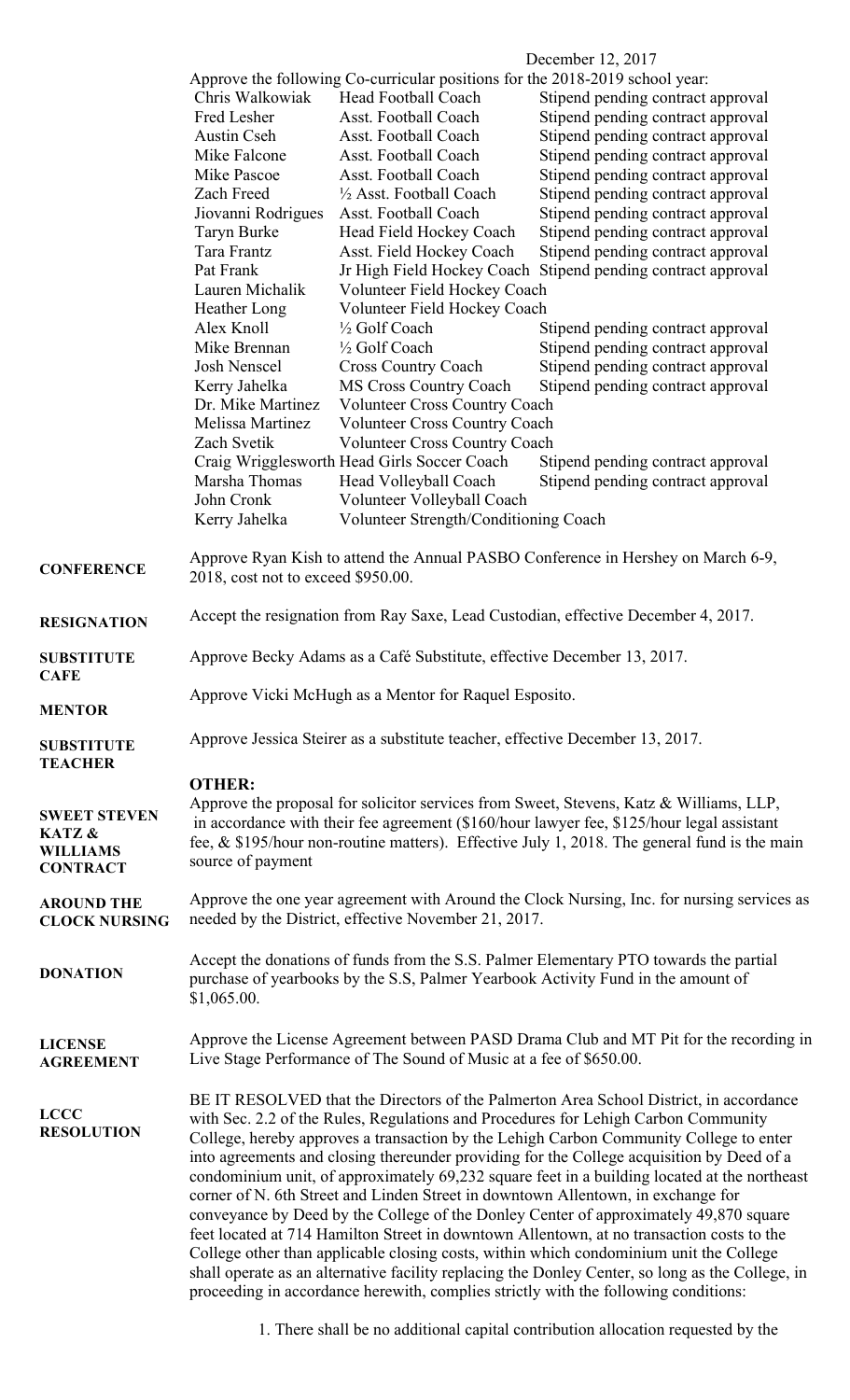## December 12, 2017

College from its Sponsors for the condominium unit to be acquired over and above that which is presently allocated to the Donley Center, which is to be conveyed.

2. The alternative site replacing the Donley Center facility shall be within the center city area of the City of Allentown.

#### **End of Consent Agenda**

**ACT 1 RESOLUTION** Director Haas moved, seconded by Director Baumgardt for the Board of Directors of the Palmerton Area School District to adopt the 2018-2019 Act 1 Resolution stating the Palmerton Area School District will not increase taxes by more than its index of 3.2%.

> Aye Votes: All Directors Present Nay Votes: None. Motion Carried

**CHANGE ORDER** Director Haas moved, seconded by Director Smale for the Board of Directors of Palmerton Area School District to approve Change Order Number 004 from George J. Hayden Electric, project number 1043615.004. The contract sum will be increased by this change order in the amount of \$67,822, and the new contract sum including this change will be \$1,148,004.

> Aye Votes: All Directors Present Nay Votes: None. Motion Carried

INFORMATION ITEMS: (attachments on file)

- Enrollment, November 30, 2017
- LCCC Board Meeting Minutes , November 2, 2017
- LCCC President's Desk Newsletter, December 2017
- PSBA Insurance
- Avenger, December 1, 2017 issue
- Board Summary

PUBLIC PARTICIPATION: Mr. Jeff Henry Question about Mr. Yurachak.

FOR THE GOOD OF THE ORDER: A discussion took place about the content of the website.

Audrey Larvey thanked the Board about the LCCC property change and reported that the FBLA students did very well at regionals.

**ADJOURNMENT** Director Haas moved, seconded by Director Baumgardt that the Board of Directors of the Palmerton Area School District adjourn the meeting at 6:50 PM.

> Aye Votes: All Directors Present Nay Votes: None. Motion Carried

> > Respectfully submitted,

 Deborah A. Scheckler Board Secretary